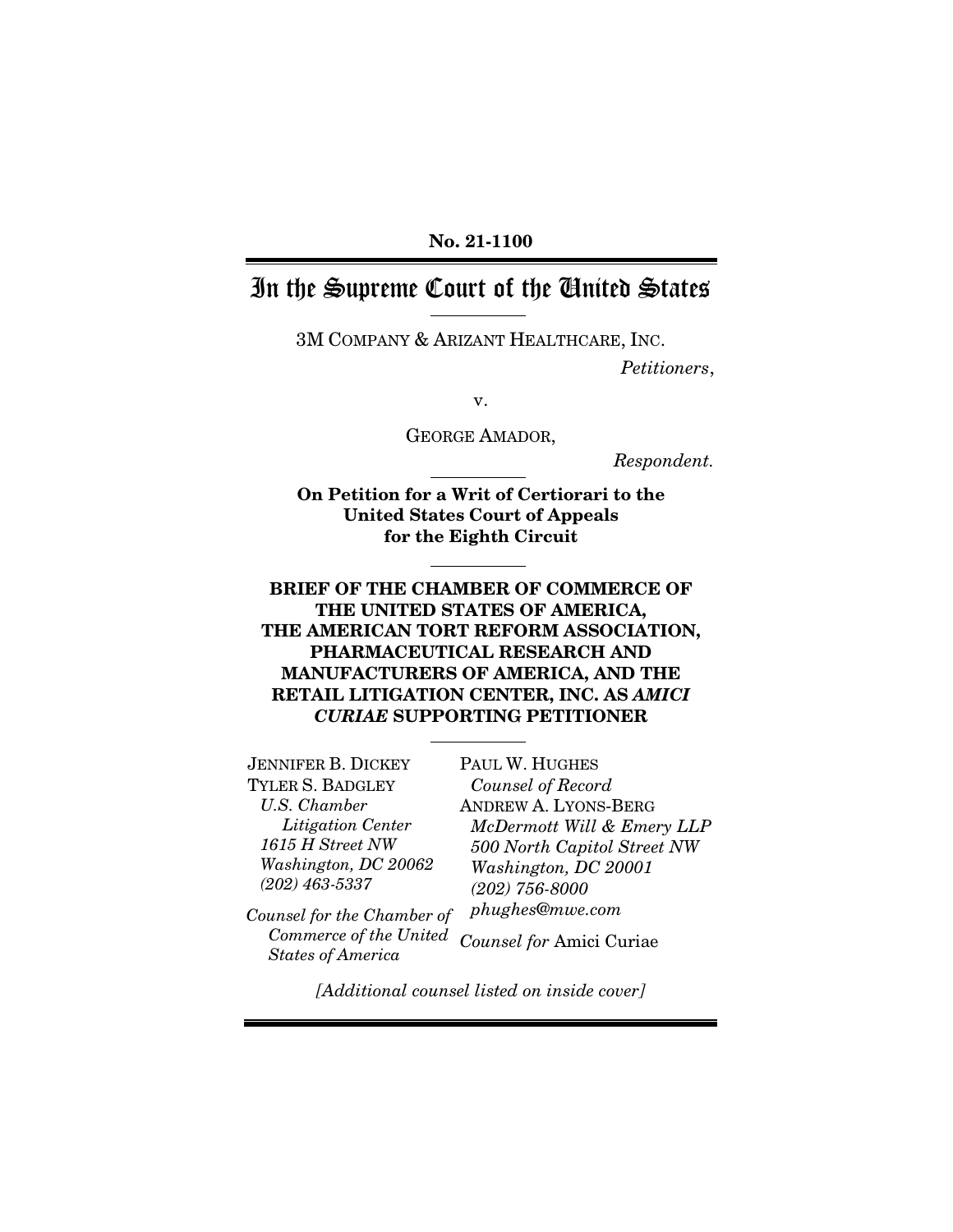DEBORAH WHITE *Retail Litigation Center, Inc. 99 M St. SE Suite 700 Washington, DC 20003*

*Counsel for the Retail Litigation Center, Inc.*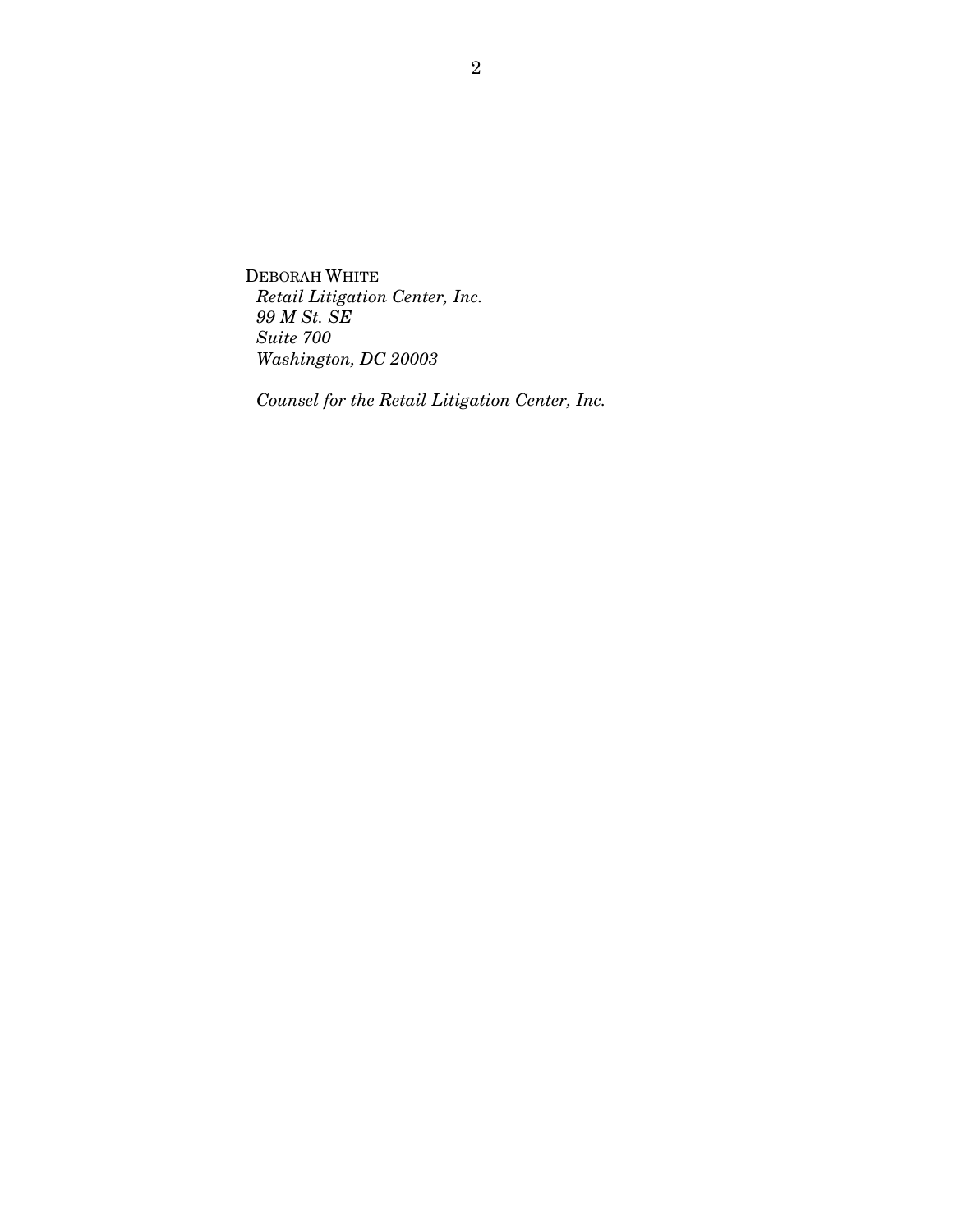## TABLE OF CONTENTS

| Introduction and Interest of the Amici Curiae 1    |
|----------------------------------------------------|
|                                                    |
|                                                    |
| The Court should resolve the standard              |
| governing admissibility of expert evidence         |
| and confirm the vitality of <i>Daubert</i> 's core |
|                                                    |
| A. Consistent nationwide standards for             |
| expert evidence are essential, particularly        |
| in the mass tort context presented here5           |
| B. The Eighth Circuit's approach to Daubert        |
| departs from this Court's precedents and           |
| further undermines national uniformity9            |
|                                                    |

i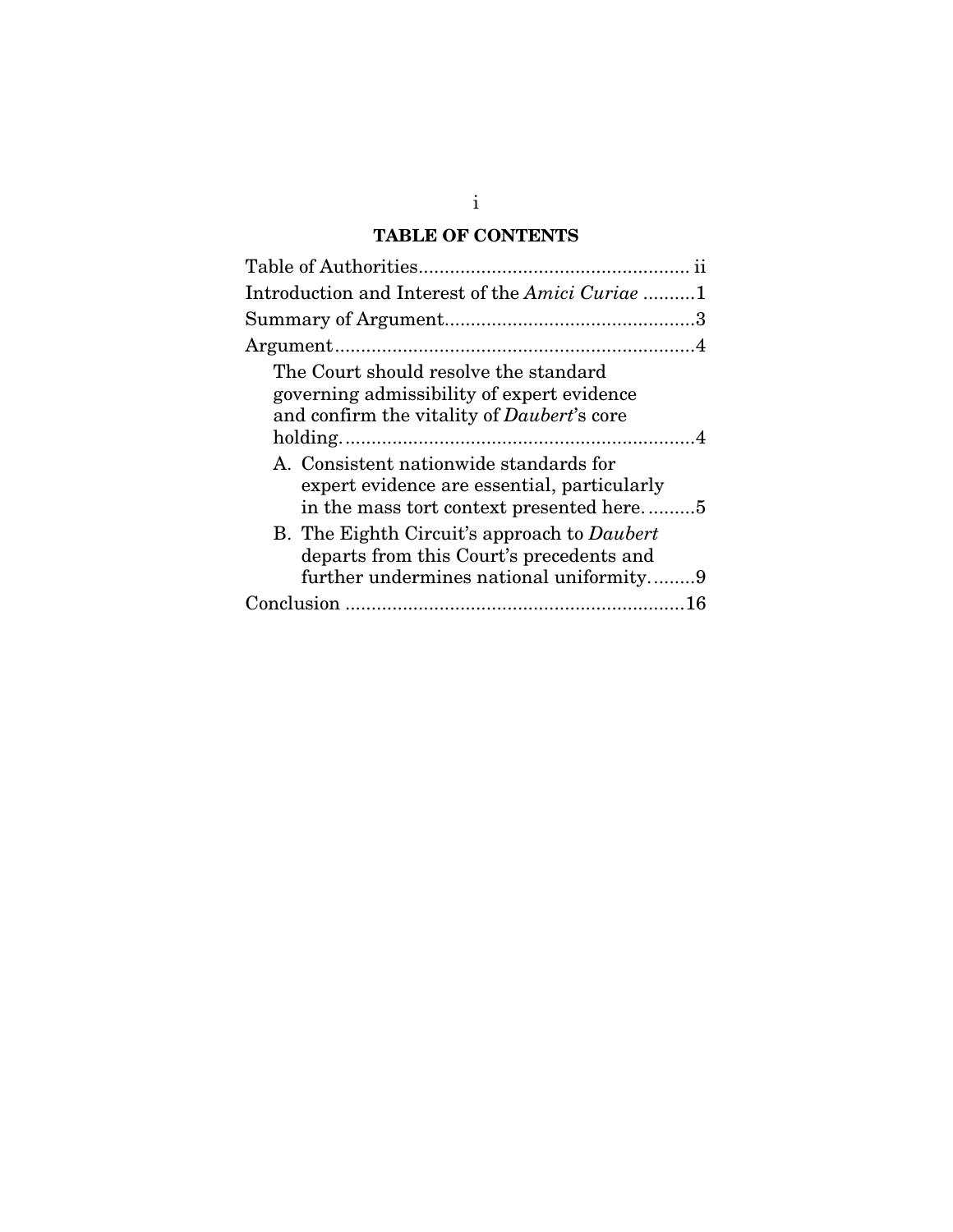### TABLE OF AUTHORITIES

## <span id="page-3-0"></span>Cases

| Amorgianos v. National R.R. Passenger Corp.,                                   |
|--------------------------------------------------------------------------------|
| Buland v. NCL (Bahamas) Ltd.,                                                  |
| City of Pomona v. SQM N. Am. Corp.,<br>750 F.3d 1046 (9th Cir. 2014) 13        |
| Daubert v. Merrell Dow Pharmaceuticals, Inc.,                                  |
| Dodge v. Cotter Corp.,                                                         |
| Elosu v. Middlefork Ranch Inc.,<br>2022 WL 534345 (9th Cir. Feb. 23, 2022)  14 |
| General Elec. Co. v. Joiner,                                                   |
| Johnson v. Mead Johnson & Co.,<br>754 F.3d 557 (8th Cir. 2014)11               |
| Knight v. Kirby Inland Marine Inc.,                                            |
| Kumho Tire Co. v. Carmichael,                                                  |
| Loudermill v. Dow Chem. Co.,<br>863 F.2d 566 (8th Cir. 1988)11                 |
| Milward v. Acuity Specialty Prods. Grp., Inc.,                                 |
| Nease v. Ford Motor Co.,                                                       |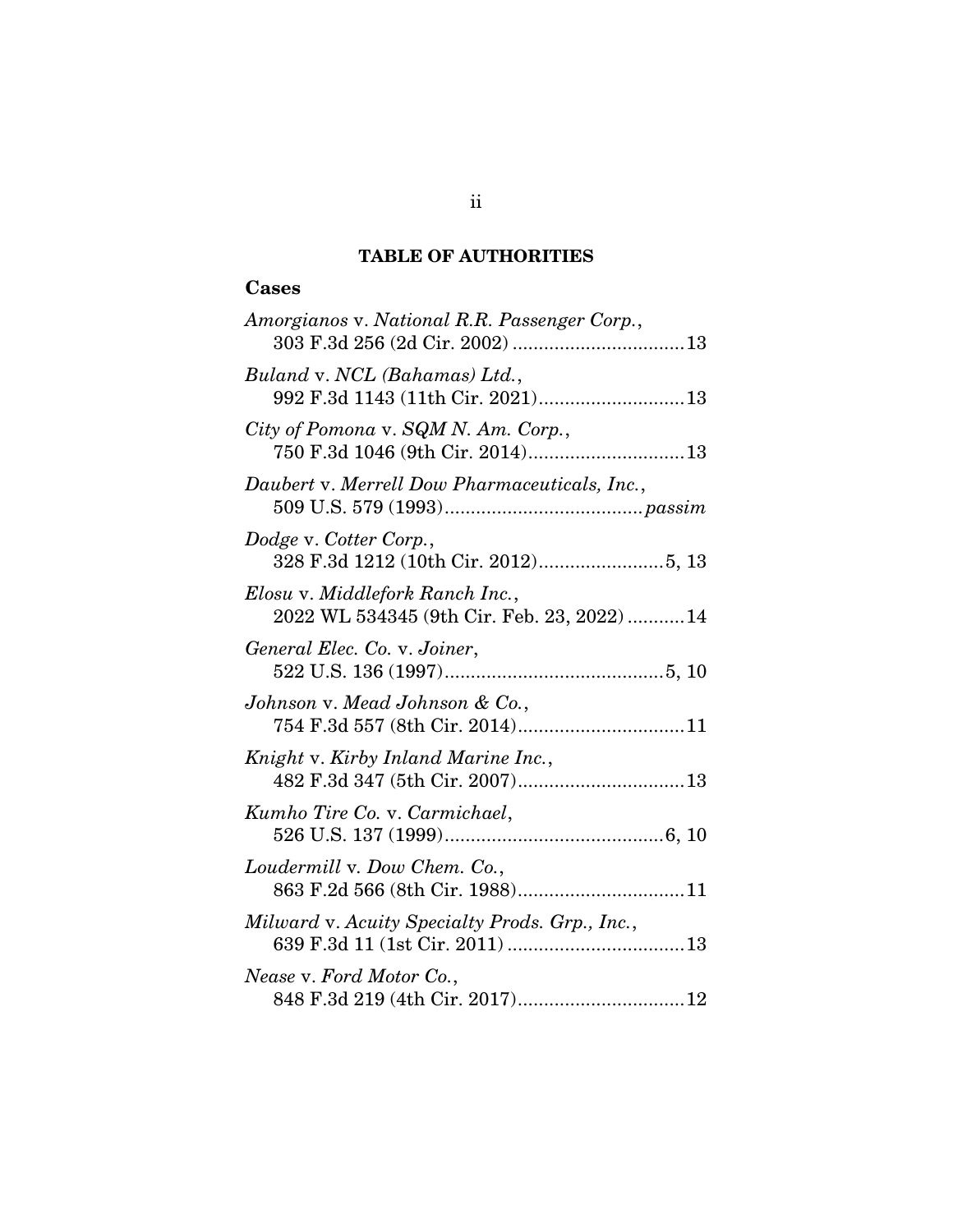## Cases—continued

| In re Paoli R.R. Yard PCB Litig.,                                            |
|------------------------------------------------------------------------------|
| In re Roundup Prods. Liab. Litig.,<br>358 F. Supp. 3d 956 (N.D. Cal. 2019)14 |
| Sardis v. Overhead Door Corp.,                                               |
| <i>Synergetics, Inc. v. Hurst,</i>                                           |
| United States v. Frazier,                                                    |
| West Plains, L.L.C. v. Retzlaff Grain Co.,                                   |

# Statutes and Rules

# Other authorities

| Margaret A. Berger, The Admissibility of          |  |
|---------------------------------------------------|--|
| <i>Expert Testimony, in Federal Judicial Cen-</i> |  |
| ter, Reference Manual on Scientific Evi-          |  |
|                                                   |  |
| Hon. Stephen Breyer, <i>Introduction</i> ,        |  |
| in Federal Judicial Center, Reference             |  |
| Manual on Scientific Evidence (3d ed.             |  |
|                                                   |  |
|                                                   |  |

# iii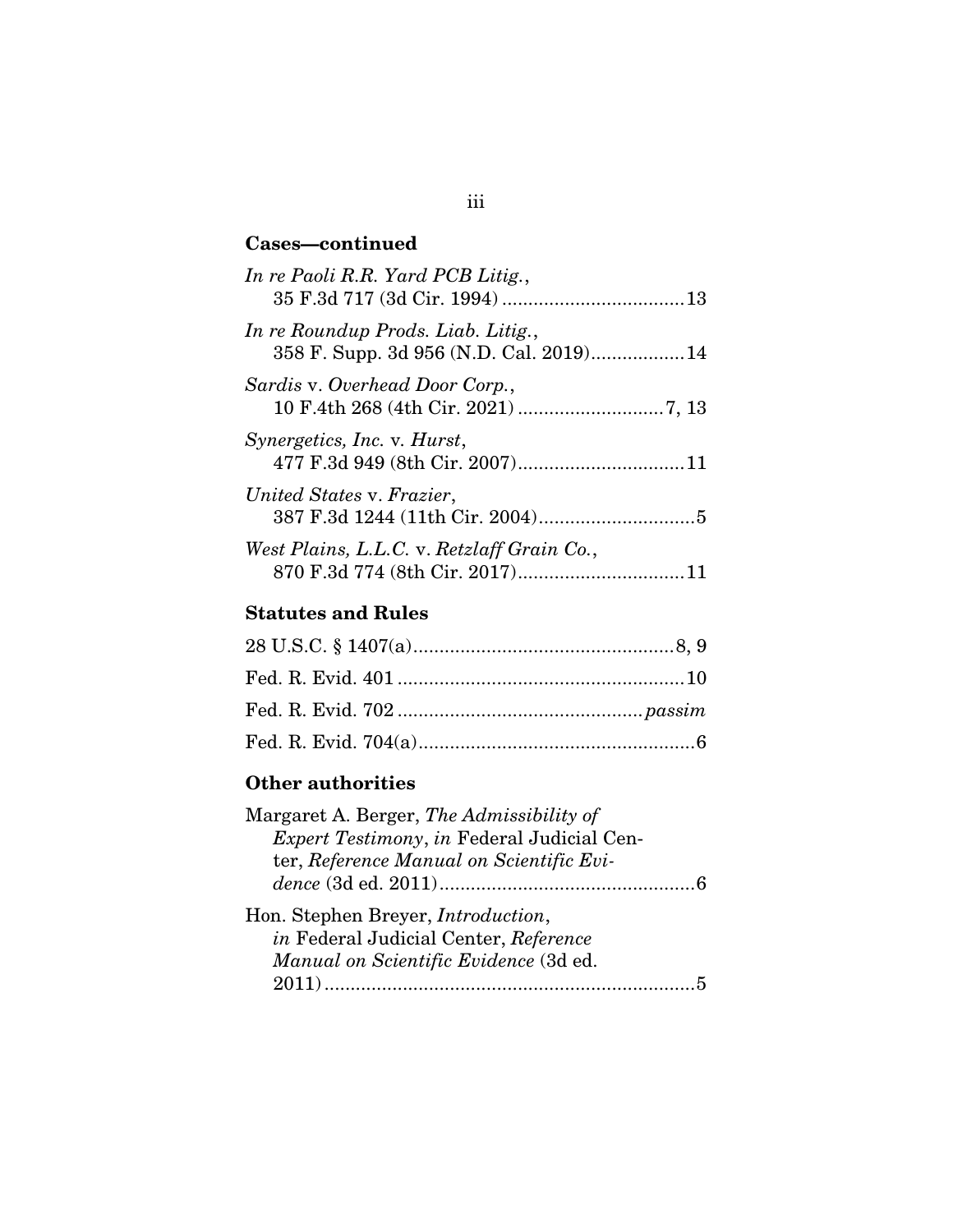## Other authorities—continued

| Robert Klonoff, The Judicial Panel on<br><b>Multidistrict Litigation: The Virtues</b><br>of Unfettered Discretion, 89 UMKC               |
|------------------------------------------------------------------------------------------------------------------------------------------|
| Christopher R.J. Pace, Admitting and Excluding<br>General Expert Testimony: The Eleventh<br>Circuit Construct, 37 Am. J. Trial Advoc. 47 |
| Hon. Jed S. Rakoff, Science and the<br>Law: Uncomfortable Bedfellows, 38                                                                 |
| Hon. Thomas D. Schroeder, Toward a More<br>Apparent Approach to Considering the<br>Admission of Expert Testimony, 95 Notre               |
| U.S. Chamber Institute for Legal Reform,<br>Fact or Fiction: Ensuring the Integrity of<br>9                                              |

## iv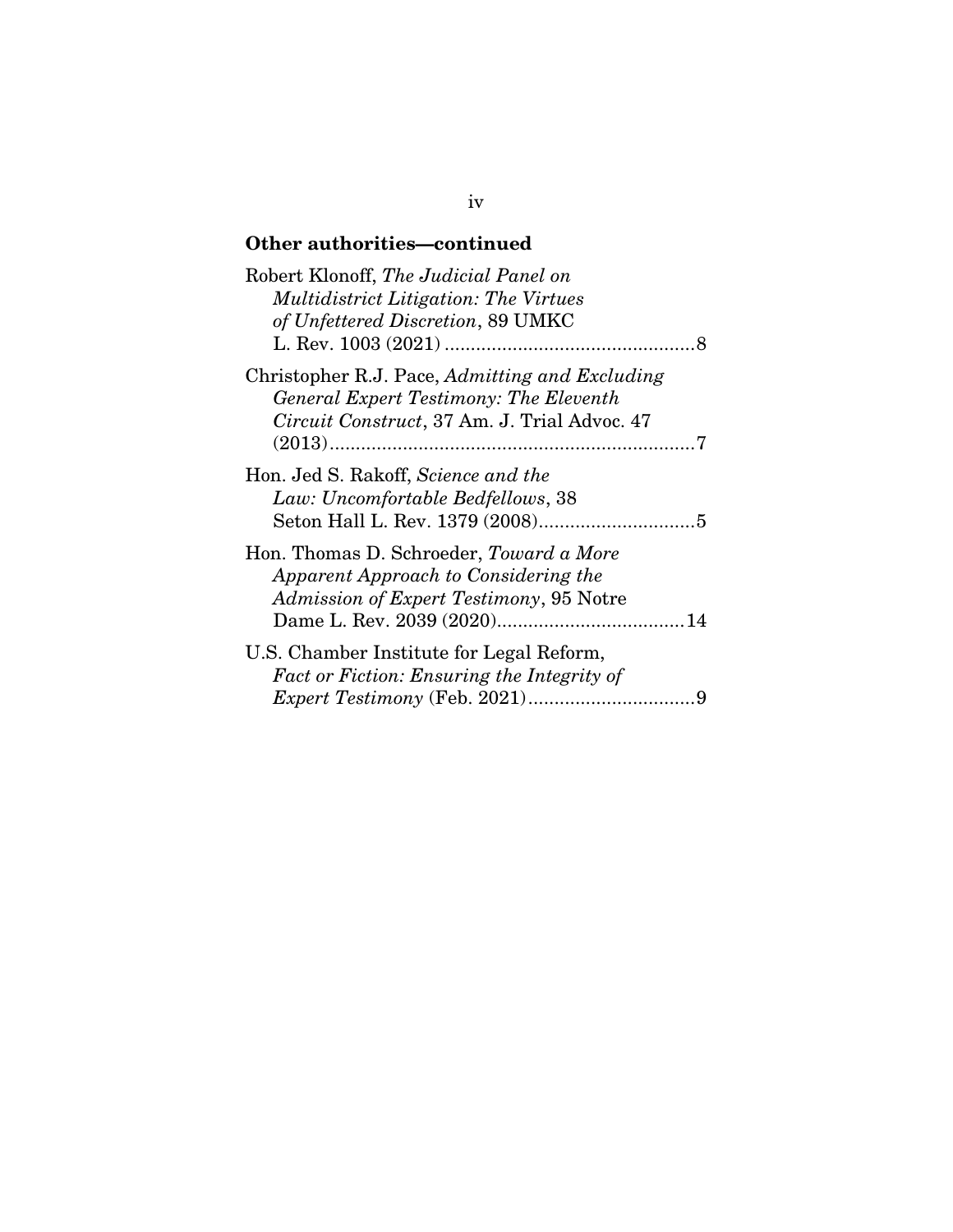#### <span id="page-6-1"></span><span id="page-6-0"></span>INTRODUCTION AND INTEREST OF THE *AMICI CURIAE* [1](#page-6-2)

This Court held in *Daubert* v. *Merrell Dow Pharmaceuticals, Inc.*, 509 U.S. 579 (1993), that, in performing its gatekeeping function over expert evidence, "the trial judge must ensure that any and all scientific testimony or evidence admitted is not only relevant, but reliable" as well. *Id.* at 589. This principle is now embedded in Rule 702. See Fed. R. Evid. 702(b)-(d); id., advisory committee note to 2000 amendments.

The court of appeals below, however, applied an approach to the admissibility of expert testimony that effectively relieves courts of their responsibility to meaningfully evaluate the reliability of expert evidence, holding that the plaintiff's experts' testimony had to be admitted because it was not "so fundamentally unsupported by its factual basis that it can offer no assistance to the jury." Pet. App. 12 (quotation marks omitted); see also *id.* at 33-34. That test whether expert evidence is "so fundamentally unsupported" as to be literally useless to the jury—adds nothing to the baseline requirement of relevance applicable to all evidence, expert and lay alike.

The Eighth Circuit's decision below thus deepens the already profound discord among the lower courts as to the proper application of the reliability criteria introduced by *Daubert* and now set forth in Rule 702. What is more, the tremendous liability at issue in

<span id="page-6-2"></span><sup>&</sup>lt;sup>1</sup> All parties received timely notice of *amici*'s intent to file this brief pursuant to Rule 37.2(a), and have consented to the filing of this brief. Pursuant to Supreme Court Rule 37.6, *amici curiae* state that no counsel for any party authored this brief in whole or in part and no entity or person, aside from *amici curiae*, their members, or their counsel, made any monetary contribution intended to fund the preparation or submission of this brief.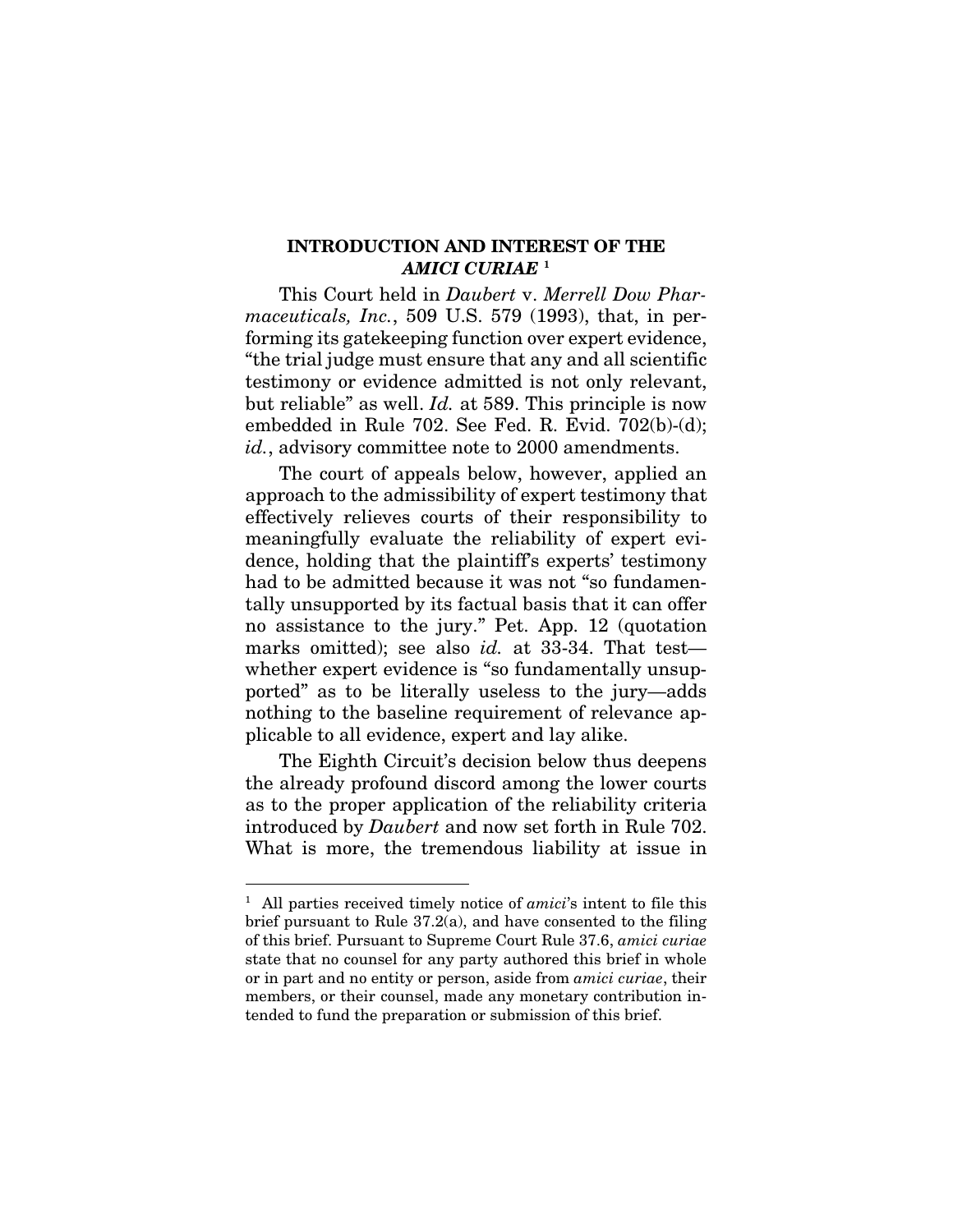modern national tort and product-liability cases like this one frequently turns on the admissibility of competing expert evidence, making nationwide uniformity in this area especially critical. Without this Court's intervention, the divergent approaches to *Daubert* among the circuits will continue to provide opportunities for abusive forum shopping by plaintiff's attorneys. *Amici* urge the Court to grant certiorari to ensure scientific evidence is assessed consistently, no matter where in the country a case is tried.

The Chamber of Commerce of the United States of America (the Chamber) is the world's largest business federation. It represents approximately 300,000 direct members and indirectly represents the interests of more than three million companies and professional organizations of every size, in every industry sector, and from every region of the country. An important function of the Chamber is to represent the interests of its members in matters before Congress, the Executive Branch, and the courts. To that end, the Chamber regularly files *amicus curiae* briefs in cases, like this one, that raise issues of concern to the nation's business community.

The American Tort Reform Association (ATRA) is a broad-based coalition of businesses, corporations, municipalities, associations, and professional firms that have pooled their resources to promote reform of the civil justice system with the goal of ensuring fairness, balance, and predictability in civil litigation. For more than three decades, ATRA has filed *amicus* briefs in cases involving important liability issues.

The Pharmaceutical Research and Manufacturers of America (PhRMA) is a voluntary, non-profit association that represents the nation's leading biopharmaceutical and biotechnology companies. PhRMA's mission is to advocate for public policies that encourage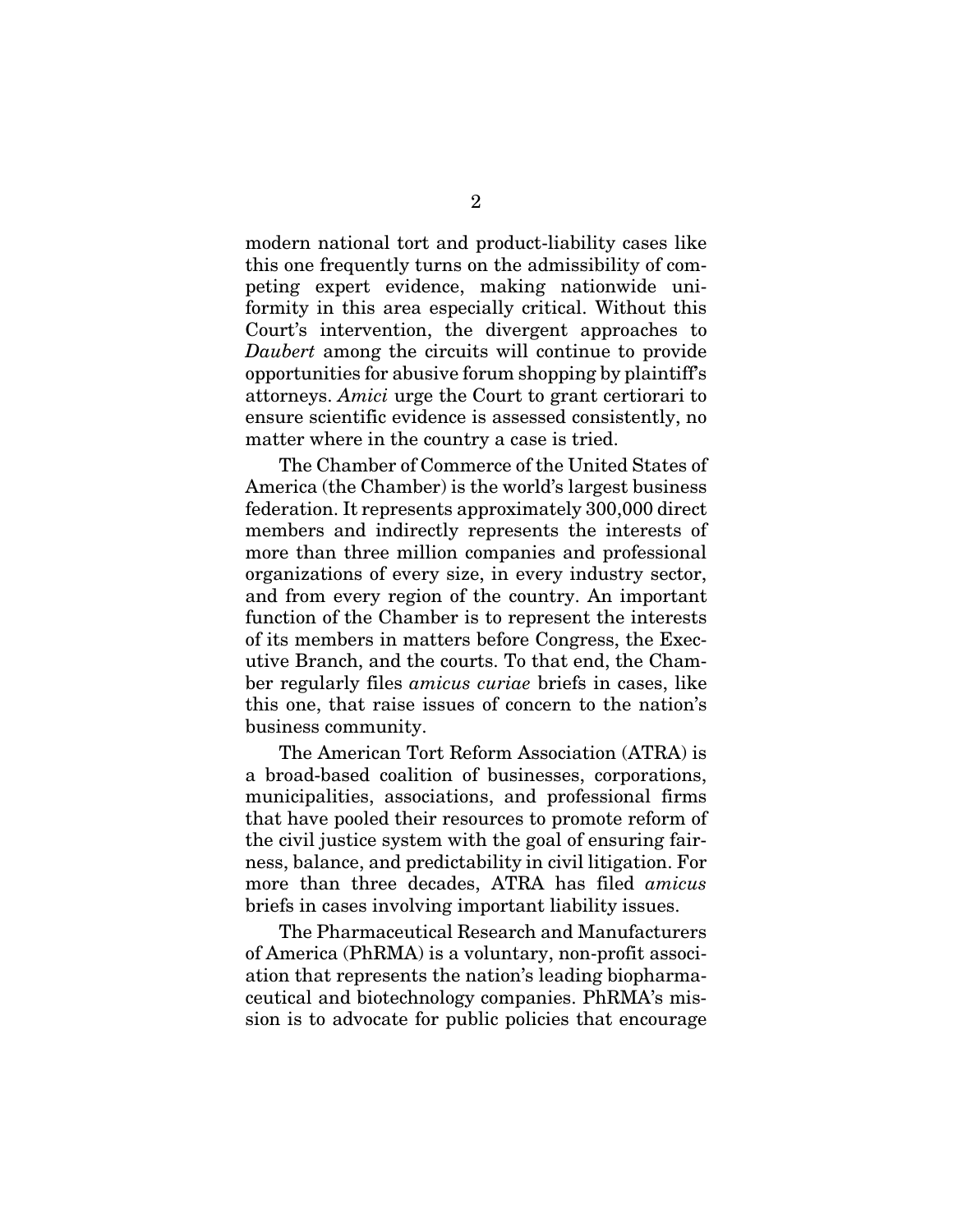the discovery of life-saving and life-enhancing medicines. PhRMA's members invest billions of dollars each year to research and develop new drugs, more than 500 of which have been approved since 2000. The members of PhRMA closely monitor legal issues that affect the entire industry, and PhRMA often offers its perspective in cases raising such issues.

The Retail Litigation Center, Inc. (RLC) is the only trade organization solely dedicated to representing the retail industry in judicial proceedings. The RLC's members collectively employ millions of workers across the United States, provide goods and services to tens of millions of consumers, and account for tens of billions of dollars in annual sales. The RLC seeks to provide courts and regulatory agencies with retail-industry perspectives on important legal issues impacting its members, and to highlight the potential industry-wide consequences of significant pending cases.

*Amici* thus have a strong interest in ensuring that federal evidentiary standards, particularly those dealing with expert scientific evidence, are enforced rigorously and evenhandedly across the nation.

#### SUMMARY OF ARGUMENT

<span id="page-8-0"></span>*Amici* urge the Court to grant review to resolve the standard governing the admissibility of expert evidence. This question is of enormous practical importance for litigation across the country. There is widespread divergence as to the judicial role in policing the admission of expert evidence. And the court of appeals' decision here flatly contravenes *Daubert*'s essential holding. Further review is warranted.

*First*, expert evidence—and therefore the standards for determining its admissibility—has taken on an outsized role in modern litigation, particularly in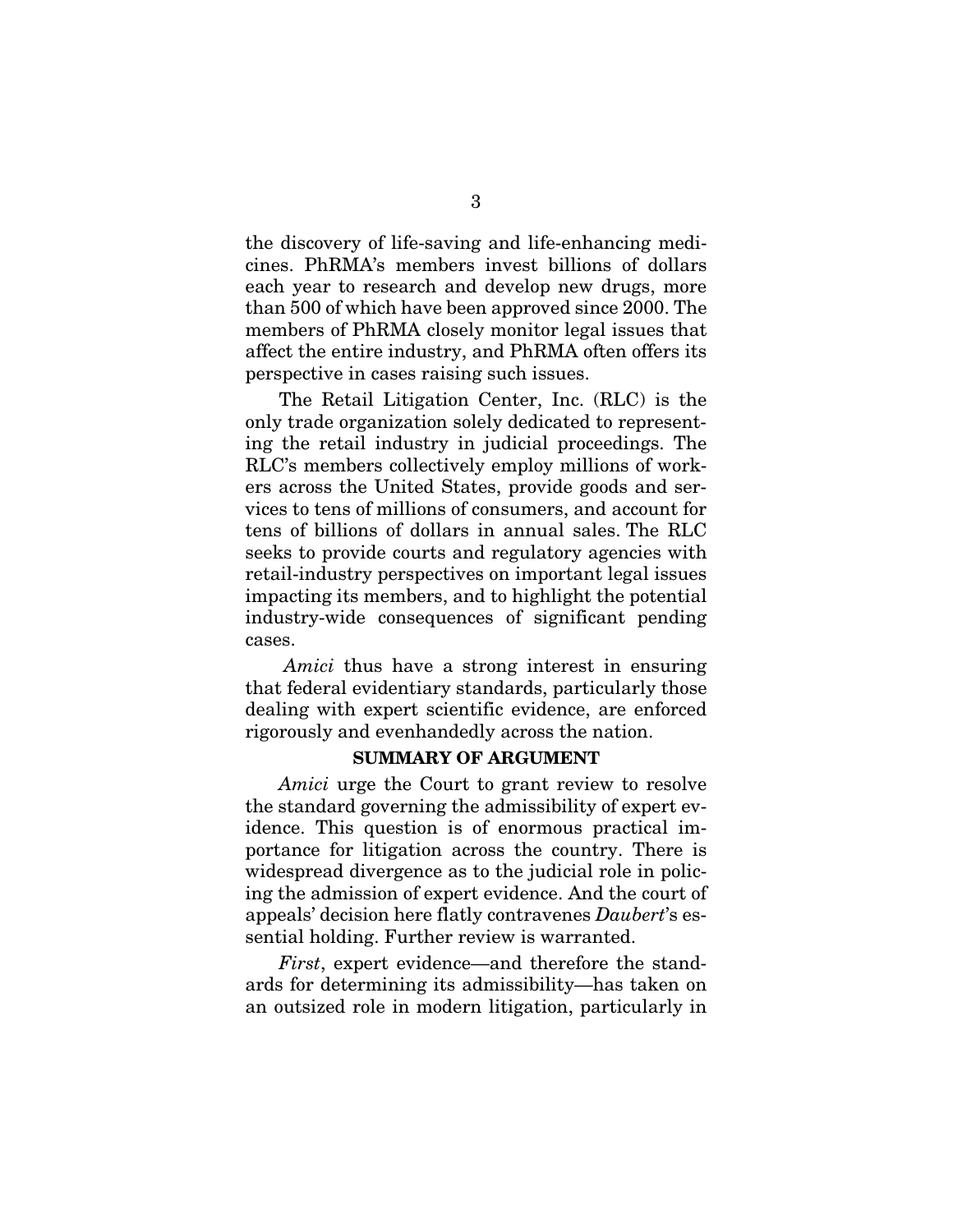the mass tort and product-liability arena. More and more, the ultimate question of liability is driven by the admissibility of competing expert witnesses; indeed, the admission of an adverse expert report can bring crushing pressure on a defendant to settle what might otherwise be a meritless case. In this context, the district court's gatekeeping function under *Daubert* takes on critical importance, and circuit-by-circuit disparities in the standards guiding that function cannot be tolerated.

*Second*, the court of appeals here has departed from the core holding of *Daubert*: that in order to be admissible, expert testimony must be "not only relevant, but reliable" as well. *Daubert*, 509 U.S. at 589. By applying a standard that eliminates meaningful review of reliability, the decision below deepens substantial divergences apparent across the circuits. The Court should grant certiorari to restore uniformity to this vitally important inquiry.

#### **ARGUMENT**

### <span id="page-9-1"></span><span id="page-9-0"></span>The Court should resolve the standard governing admissibility of expert evidence and confirm the vitality of *Daubert*'s core holding.

Certiorari is warranted to ensure uniform, nationwide application of the rules governing the admission of scientific and other expert evidence. The Eighth Circuit's decision below adds to an already confused state of affairs in the lower courts by departing from the key insight of *Daubert* itself. *Amici* urge the Court to grant certiorari to address this inconsistent application of its precedents in a critically important area of federal procedure.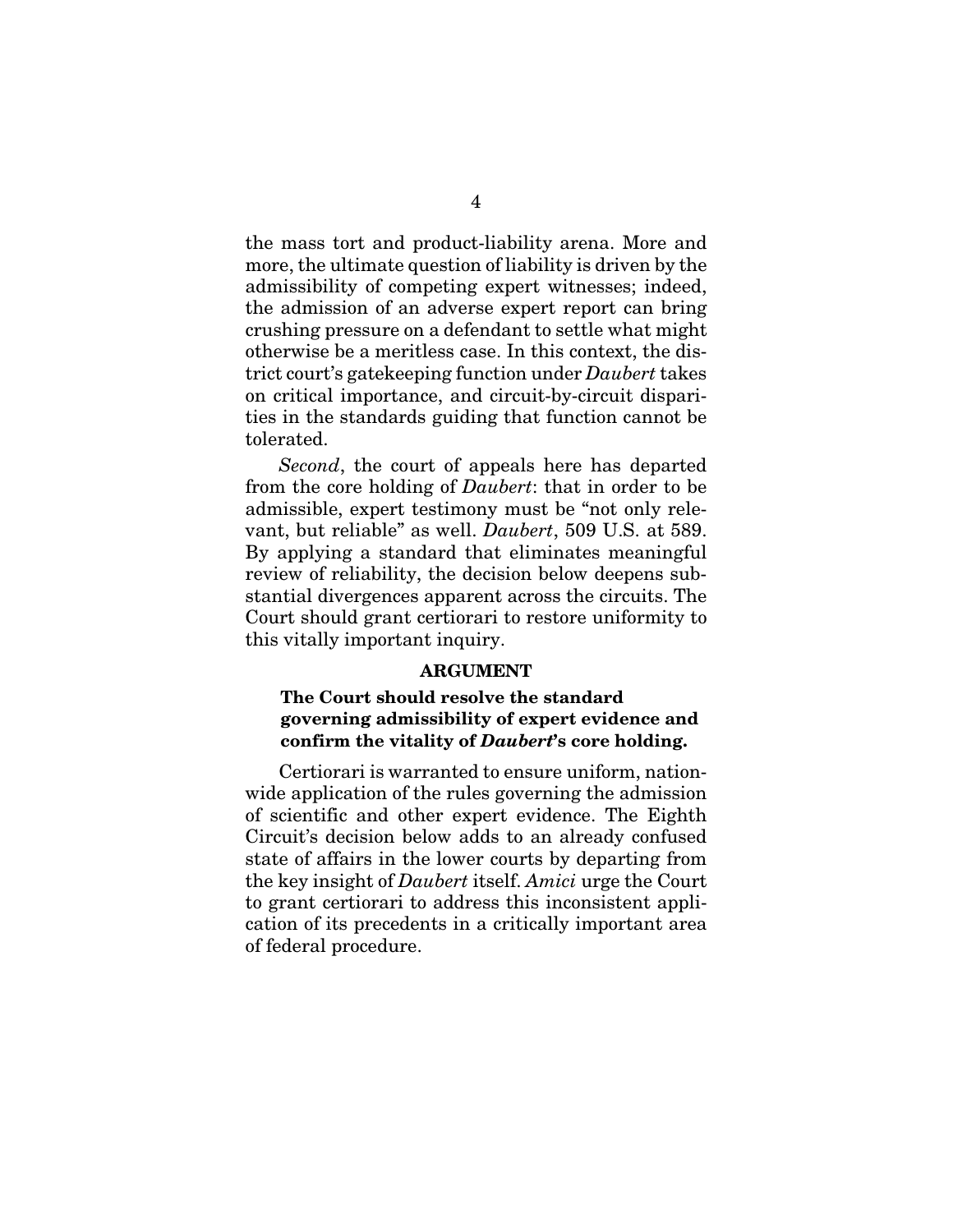### <span id="page-10-0"></span>A. Consistent nationwide standards for expert evidence are essential, particularly in the mass tort context presented here.

The gatekeeping function of the district courts in screening out unreliable scientific and other expert evidence, as prescribed by Rule 702 and *Daubert*, is a matter of critical significance to the proper functioning of the federal judicial system. Indeed, "[t]he importance of *Daubert*'s gatekeeping requirement cannot be overstated." *United States* v. *Frazier*, 387 F.3d 1244, 1260 (11th Cir. 2004); accord, *e.g.*, *Dodge* v. *Cotter Corp.*, 328 F.3d 1212, 1226 (10th Cir. 2012) (noting "the fundamental importance of properly performing the gatekeeper function.").

<span id="page-10-5"></span><span id="page-10-4"></span><span id="page-10-3"></span><span id="page-10-2"></span><span id="page-10-1"></span>1. The importance of *Daubert* and its assurance of reliable expert testimony only continues to grow as modern trials become increasingly reliant on expert witnesses. "[S]cience in all its forms—hard science, soft science, even so-called 'junk' science—has in recent years invaded the courtroom to an unparalleled extent." Hon. Jed S. Rakoff, *Science and the Law: Uncomfortable Bedfellows*, 38 Seton Hall L. Rev. 1379, 1379 (2008). Indeed, "[s]cientific issues" now "permeate the law." Hon. Stephen Breyer, *Introduction*, *in*  Federal Judicial Center, *Reference Manual on Scientific Evidence* 3 (3d ed. 2011); see also *General Elec. Co.* v. *Joiner*, 522 U.S. 136, 148-149 (1997) (Breyer, J., concurring) (Because "modern life \* \* \* depends upon the use of artificial or manufactured substances, such as chemicals," it is "particularly important to see that judges fulfill their *Daubert* gatekeeping function, so that they help assure that the powerful engine of tort liability \* \* \* points toward the right substances and does not destroy the wrong ones."). The failure of courts to take their gatekeeping responsibility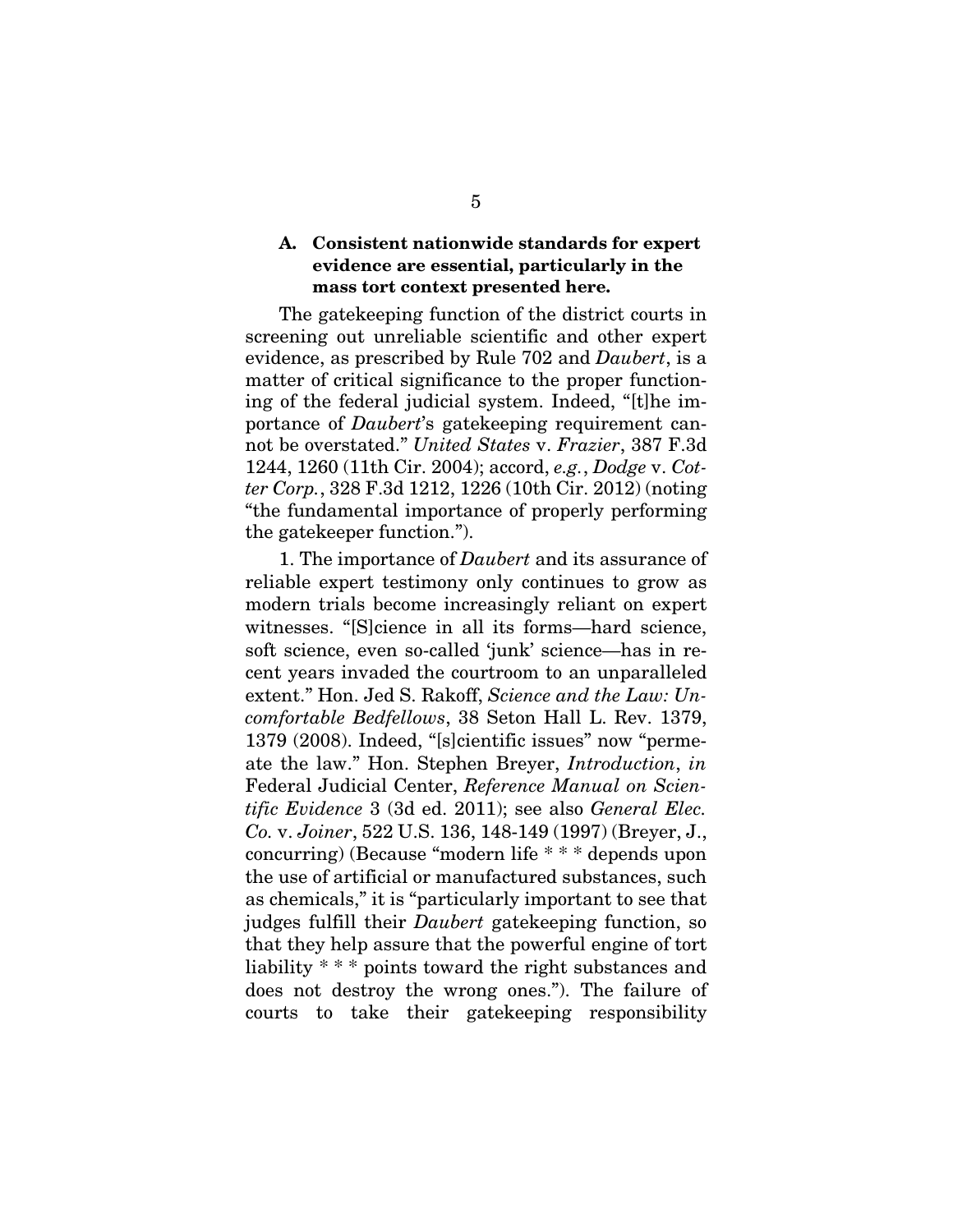seriously, and to welcome only reliable expert testimony into the judicial process, undermines the judicial system and injures the parties, who depend on that system for fair and accurate determinations of legal liability.

<span id="page-11-1"></span><span id="page-11-0"></span>As this case demonstrates, unreliable expert testimony sometimes is the only evidence on which a plaintiff's case—or thousands of related cases—rests. And even when other evidence is available, expert evidence often has an oversized impact on the jury. The Federal Rules "grant expert witnesses testimonial latitude unavailable to other witnesses" (*Kumho Tire Co.*  v. *Carmichael*, 526 U.S. 137, 148 (1999)), allowing them to offer "opinions \* \* \* that are not based on firsthand knowledge or observation" (*ibid.*), including opinions on the "ultimate issue" in a case (Fed. R. Evid. 704(a)). Experts are granted this authority even though their "testimony often will rest upon an experience confessedly foreign in kind to [the jury's] own." *Kumho*, 526 U.S. at 149 (quotation marks omitted). As a result, "[e]xpert evidence can be both powerful and quite misleading because of the difficulty in evaluating it." *Daubert*, 509 U.S. at 595. Misleading testimony can thus lead to incorrect and ultimately unjust judgments.

<span id="page-11-2"></span>Moreover, because expert testimony can have such a disproportionate influence on juries, the admission of unreliable expert testimony frequently imposes hydraulic pressure on the rest of the litigation. Defendants that confront adverse expert rulings often feel compelled to settle, rather than take their chances with a jury, even when there are real doubts about the science supporting particular testimony. See Margaret A. Berger, *The Admissibility of Expert Testimony*, *in* Federal Judicial Center, *Reference Manual on Scientific Evidence* 19 (3d ed. 2011) ("[A]n inability by the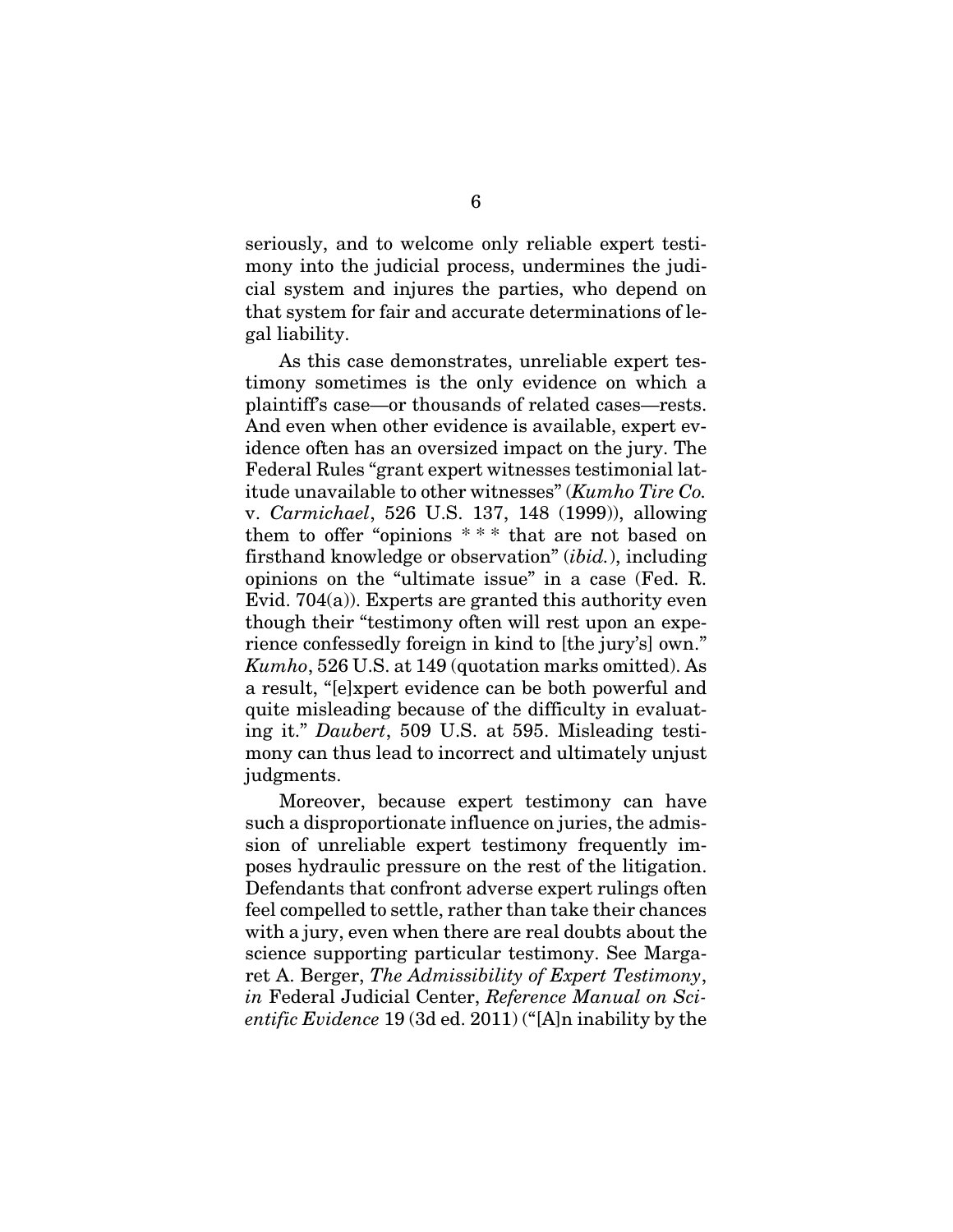defendant to exclude plaintiffs' experts undoubtedly affects the willingness of the defendant to negotiate a settlement."); Rakoff, *supra*, at 1391 (recounting that, in a mass pharmaceutical products liability action, "shortly after my [*Daubert*] decision came down, most of the 800 cases settled, for amounts that seemingly reflected the mid-point nature of what I allowed in the way of expert testimony.").

In multi-plaintiff toxic tort and product liability cases in particular, if the plaintiffs' expert testimony is admitted, "a defendant often feels irresistible pressure to settle the action rather than risk a battle of the experts at trial that, if the defendant loses, can cost exponentially more than the settlement cost of the action." Christopher R.J. Pace, *Admitting and Excluding General Expert Testimony: The Eleventh Circuit Construct*, 37 Am. J. Trial Advoc. 47, 48 (2013). Indeed, such "plaintiffs' likelihood of success is commonly driven by the admissibility of their experts' general causation testimony under Rule 702 of the Federal Rules of Evidence and *Daubert*." *Ibid.*

<span id="page-12-1"></span><span id="page-12-0"></span>In other words, as one court of appeals recently explained, the "risk" of "exposing jurors to 'dubious scientific testimony' that can ultimately 'sway[]' their verdict \* \* \* is notably amplified in products liability cases, for 'expert witnesses necessarily must play a significant part' in establishing or refuting liability." *Sardis* v. *Overhead Door Corp.*, 10 F.4th 268, 275 (4th Cir. 2021) (first quoting *Nease* v. *Ford Motor Co.*, 848 F.3d 219, 231 (4th Cir. 2017), then quoting *Chace* v. *General Motors Corp.*, 856 F.2d 17, 20 (4th Cir. 1988)). This case thus presents an excellent vehicle to reach an issue that—while undoubtedly important—in many instances is not fully litigated through verdict or appeal due to settlement.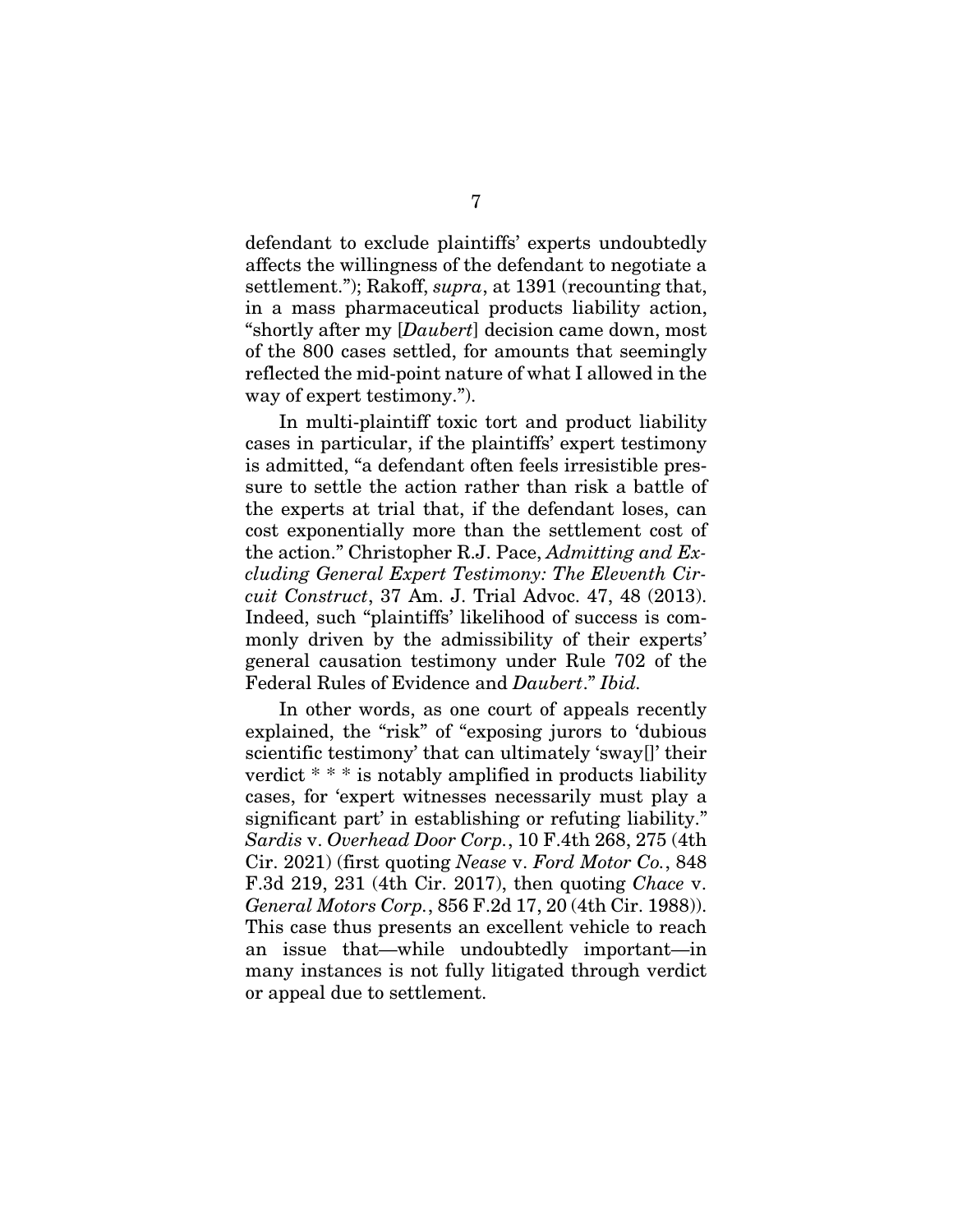2. Not only are the stakes of the *Daubert* decision generally higher in the mass tort and product liability contexts than elsewhere, but the consequences of disuniformity in the governing standards is felt more acutely in this area as well. Plaintiffs' attorneys may often steer putative nationwide classes to courts in circuits with an unusually lenient standard for admitting expert evidence, thereby frustrating the uniform administration of justice. Or, if cases are consolidated and assigned using the multi-district litigation (MDL) mechanism, the governing evidentiary standard which can frequently be dispositive of liability (see Pace, *supra*)—will be left up to the vagaries of that procedural device.

<span id="page-13-1"></span><span id="page-13-0"></span>Indeed, cases consolidated using the MDL procedure make up a huge portion of federal civil litigation—traditionally around half of the civil caseload each year, and growing ever higher. See, *e.g.*, Robert Klonoff, *The Judicial Panel on Multidistrict Litigation: The Virtues of Unfettered Discretion*, 89 UMKC L. Rev. 1003, 1003 & n.10 (2021) ("MDL cases constituted 51.9 percent of the civil caseload in the federal district courts" as of 2018); Pet. 35 (citing statistics showing that number at 62.7% as of 2020). Yet there are no firm standards governing the venue in which the MDL cases will be consolidated; what is more, the venue decision made by the multi-district litigation panel is effectively unreviewable, as it can be challenged only by mandamus.  $28 \text{ U.S.C.} \$ §  $1407(a)$ , (e); see Klonoff, *supra*, at 1009 ("[T]he [Judicial Panel on Multidistrict Litigation] has articulated no formula or standard for selecting the district court."); *id.* at 1014 (noting that "the author has found only one case since the adoption of the MDL statute in 1968 granting mandamus to overturn" an MDL consolidation order).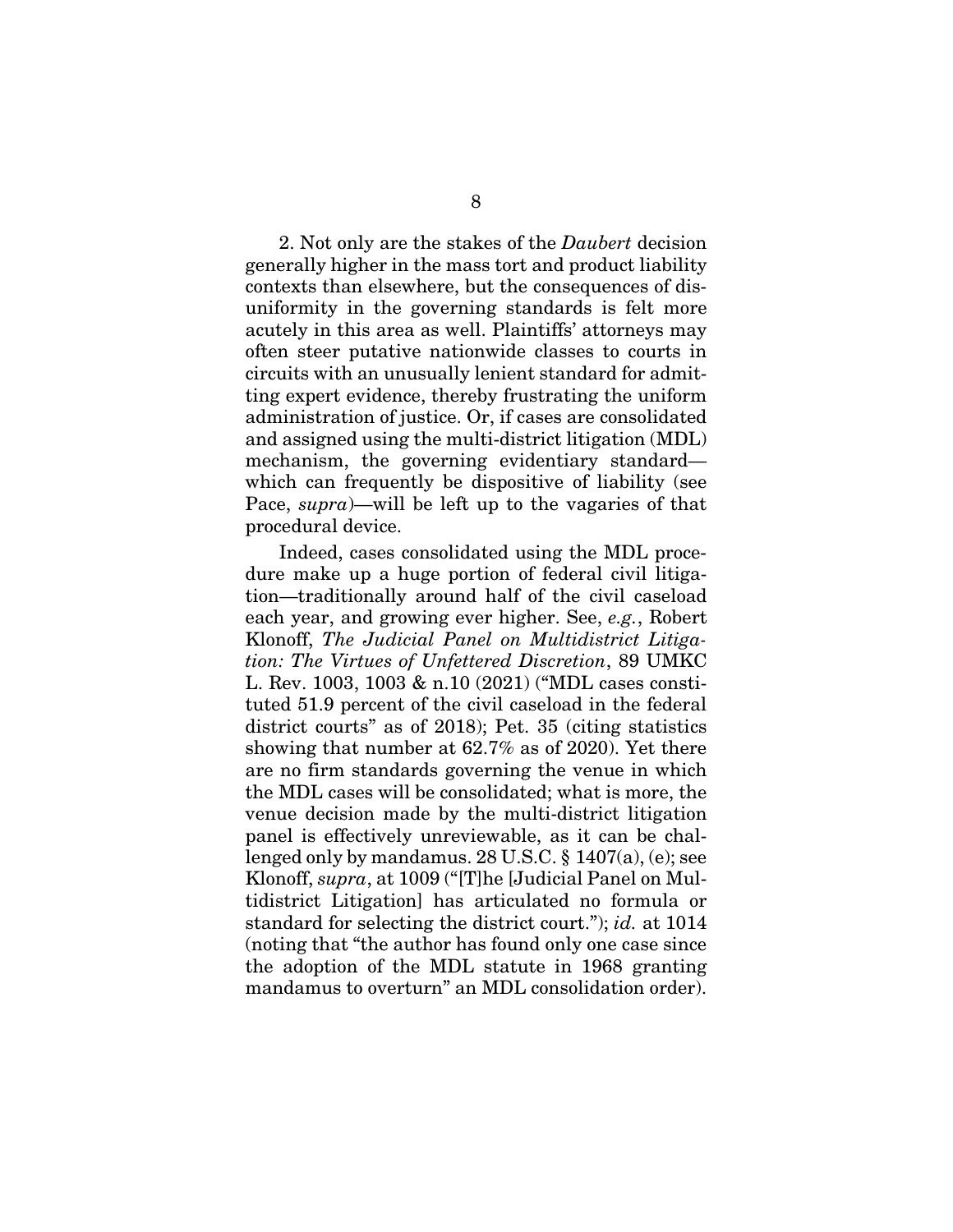<span id="page-14-2"></span><span id="page-14-1"></span>While MDL cases are consolidated only for "pretrial proceedings" (28 U.S.C.  $\S 1407(a)$ ), as just explained, the pretrial *Daubert* decision is often decisive in either requiring dismissal of an entire MDL if the expert is excluded, or forcing a settlement if he or she is qualified. See pages 6-7, *supra*; U.S. Chamber Institute for Legal Reform, *Fact or Fiction: Ensuring the Integrity of Expert Testimony* 4 (Feb. 2021) ("As a practical matter, whether or not expert testimony is admissible often makes or breaks mass tort litigation. If a plaintiff's expert testimony on general causation \* \* \* is found unreliable and inadmissible, the case must fail."), https://perma.cc/9WF2-73PU. Thus, when the standards for admitting expert evidence differ among the circuits—as exemplified by the Eighth Circuit's opinion below—the critical determination that will make or break thousands of individual tort actions can come down to a discretionary and effectively unreviewable decision from the multi-district litigation panel.

That is no way to run a legal system whose ultimate end is justice and predictability. The Court should take this opportunity to restore nationwide uniformity in the application of *Daubert* and Rule 702.

### <span id="page-14-0"></span>B. The Eighth Circuit's approach to *Daubert* departs from this Court's precedents and further undermines national uniformity.

As the petition demonstrates, the decision of the Eighth Circuit here perpetuates an admissibility standard irreconcilable with *Daubert* itself. And it is symptomatic of discordant approaches to expert evidence apparent among the lower courts. The Court should grant review to ensure uniform nationwide treatment of scientific and other expert evidence.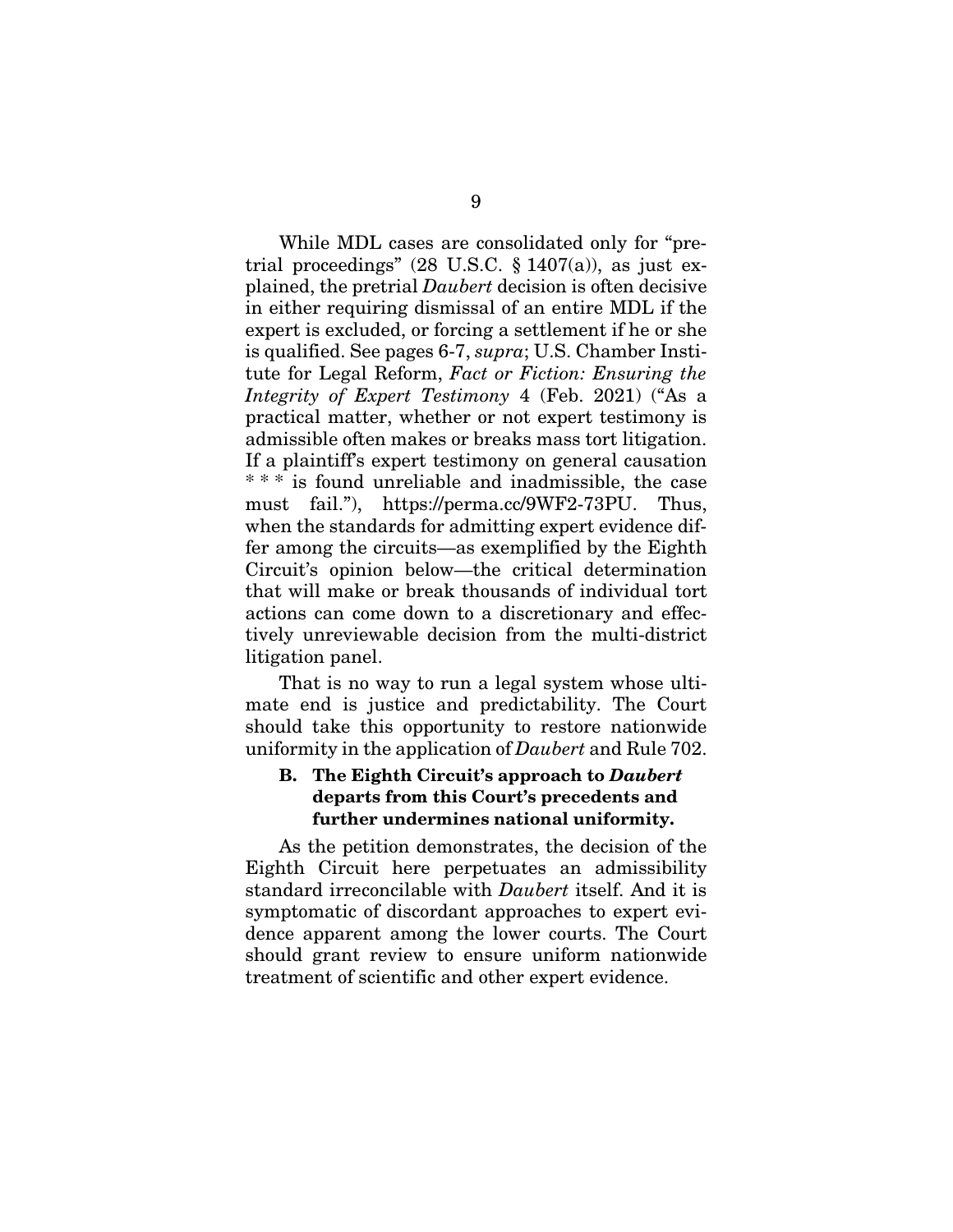<span id="page-15-1"></span><span id="page-15-0"></span>1. The Court held in *Daubert* that, under Rule 702, "the trial judge must ensure that any and all scientific testimony or evidence admitted is not only relevant, but reliable" as well. *Daubert*, 509 U.S. at 589; see also *Joiner*, 522 U.S. at 142 (reiterating this requirement). Indeed, the focus on reliability—on top of the baseline standard of relevance applicable to all evidence—is what distinguishes the Rules' treatment of expert evidence from lay testimony. *Daubert*, 509 U.S. at 592; see also *Kumho*, 526 U.S. at 152 ("The objective" of "*Daubert*'s gatekeeping requirement" is "to ensure the reliability and relevancy of expert testimony"); Fed. R. Evid. 702, advisory committee note to 2000 amendments ("Rule 702 has been amended in response to [*Daubert*]," which "charged trial judges with the responsibility of acting as gatekeepers to exclude unreliable expert testimony. \* \* \* The amendment requires that the testimony must be the product of reliable principles and methods that are reliably applied to the facts of the case.").

<span id="page-15-2"></span>But the Eighth Circuit's law—exemplified and further entrenched by the decision below—undermines this bedrock principle. See Pet. 19-26. By holding that expert evidence must be admitted unless it is "'so fundamentally unsupported' by its factual basis 'that it can offer no assistance to the jury'" (Pet. App. 12 (quoting *Loudermill* v*. Dow Chem. Co.*, 863 F.2d 566, 570 (8th Cir. 1988)); see Pet. App. 33-34), the court of appeals has essentially rendered Rule 702's reliability inquiry meaningless. Indeed, if evidence is so unsupported that it provides "no assistance to the jury," then it is not even relevant, never mind reliable. Cf. Fed. R. Evid. 401 ("Evidence is relevant if (a) it has any tendency to make a fact more or less probable than it would be without the evidence; and (b) the fact is of consequence in determining the action."). The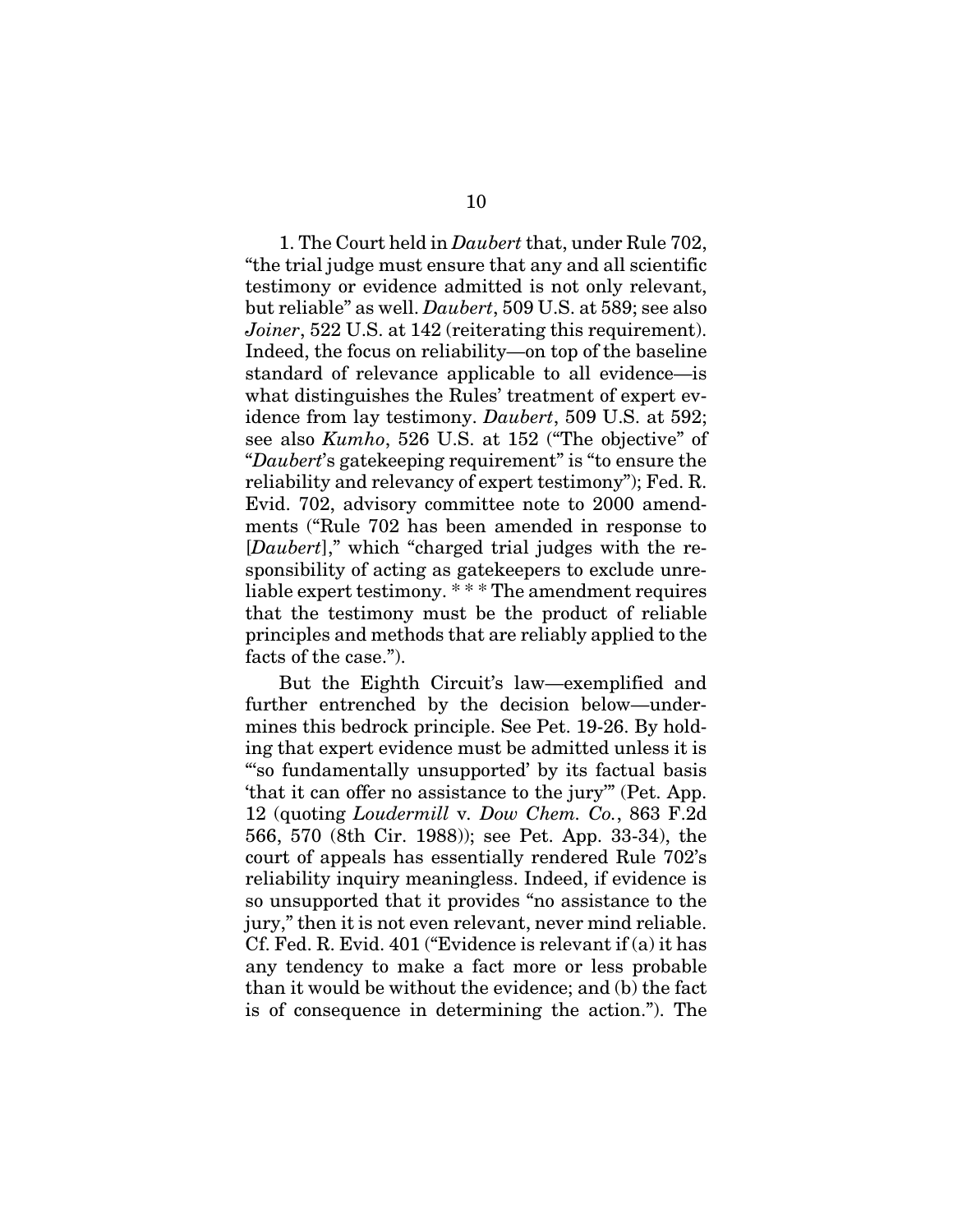Eighth Circuit's approach thus does no independent work distinct from the relevance inquiry, despite this Court's instruction that the two inquiries are independent. *Daubert*, 509 U.S. at 589.

<span id="page-16-1"></span>To be sure, there is nothing wrong with the proposition that expert testimony should be excluded if it is fundamentally unsupported; of course such testimony should not be allowed to go before the jury. The problem is that, at some point, the Eighth Circuit transformed this test from functioning as a *necessary* condition for the admission of expert testimony, and started viewing it as a *sufficient* condition. Compare *Loudermill*, 863 F.2d at 570 ("[I]f an expert opinion is so fundamentally unsupported that it can offer no assistance to the jury, then the testimony should not be admitted."), with, *e.g.*, *Johnson* v. *Mead Johnson & Co.*, 754 F.3d 557, 562 (8th Cir. 2014) ("[E]xclusion of [an] expert's opinion is proper '*only* if it is so fundamentally unsupported that it can offer no assistance to the jury.'") (emphasis added) (quoting *Wood* v. *Minnesota Mining & Mfg. Co.*, 112 F.3d 306, 309 (8th Cir. 1997)).[2](#page-16-4)

<span id="page-16-0"></span>It is that rule—that expert testimony may be excluded "*only* if it is so fundamentally unsupported that it can offer no assistance to the jury" (*Johnson*, 754 F.3d at 562 (emphasis added))—that reads the

<span id="page-16-4"></span><span id="page-16-3"></span><span id="page-16-2"></span><sup>2</sup> Accord, *e.g.*, *West Plains, L.L.C.* v. *Retzlaff Grain Co.*, 870 F.3d 774, 789 (8th Cir. 2017) ("*Only* if an expert's opinion is so fundamentally unsupported that it can offer no assistance to the jury must such testimony be excluded.") (emphasis added) (quoting *Katzenmeier* v. *Blackpowder Prod., Inc.*, 628 F.3d 948, 952 (8th Cir. 2010)); *Synergetics, Inc.* v*. Hurst*, 477 F.3d 949, 956 (8th Cir. 2007) ("An expert's opinion should be excluded *only* if that 'opinion is so fundamentally unsupported that it can offer no assistance to the jury.'") (emphasis added) (quoting *Bonner* v*. ISP Tech., Inc.*, 259 F.3d 924, 929 (8th Cir. 2001)).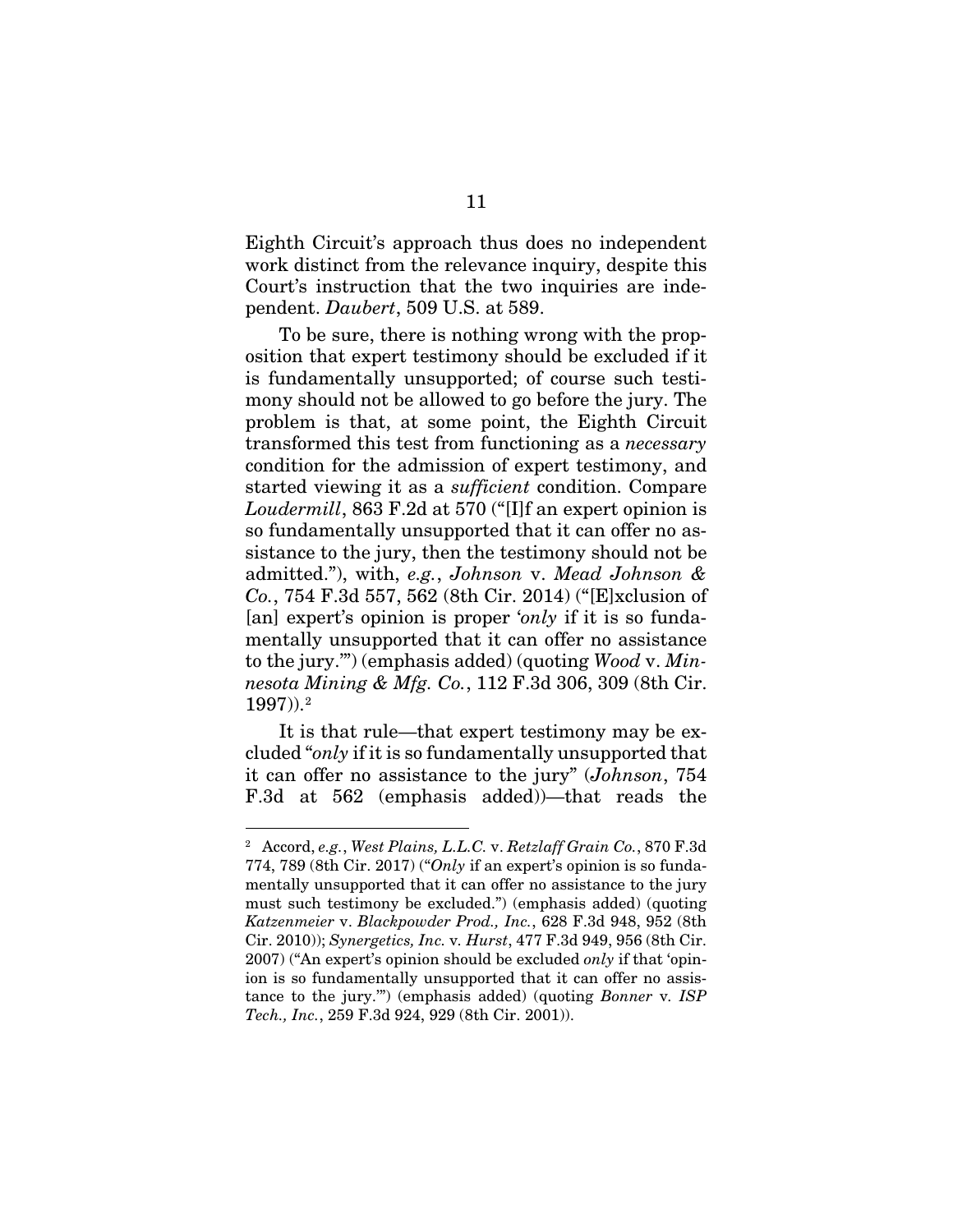<span id="page-17-1"></span>reliability factors first enunciated by this Court in *Daubert* out of Rule 702. Compare Fed. R. Evid. 702(a) (requiring only that "the expert's specialized \* \* \* knowledge will help the trier of fact to understand the evidence or to determine a fact in issue"), with Fed. R. Evid. 702(b)-(d) (additionally requiring "sufficient facts or data"; "reliable principles and methods"; and that "the expert has reliably applied the principles and methods to the facts of the case"). And it is that inappropriate rule that the court of appeals has applied here. See Pet. App. 33-34 (agreeing with "the MDL court's determination that there are weaknesses in the factual basis for Plaintiffs' medical experts' general causation opinions," and that those experts "failed to grapple adequately with the shortcomings of [the underlying evidence]," but nonetheless reversing the district court's exclusion of the experts because their opinions were not "so fundamentally unsupported that they had to be excluded"). The Court should grant certiorari to address this departure from Rule 702's implementation of *Daubert*'s core holding.

2. The Eighth Circuit's rule only adds to existing nationwide confusion over the proper application of the *Daubert* and Rule 702 reliability factors.

<span id="page-17-0"></span>As the petition demonstrates, there is considerable divergence among the circuits in their application of the criteria for reliability under Rule 702. The Fourth Circuit, for example, strictly polices the requirement that the district court ensure the reliability of a proffered expert's testimony, rather than treating such challenges as going solely to the weight of testimony as the Eight Circuit did here. Compare, *e.g., Nease*, 848 F.3d at 230 ("For the district court to conclude that Ford's reliability arguments simply 'go to the weight the jury should afford [the expert's] testimony' is to delegate the court's gatekeeping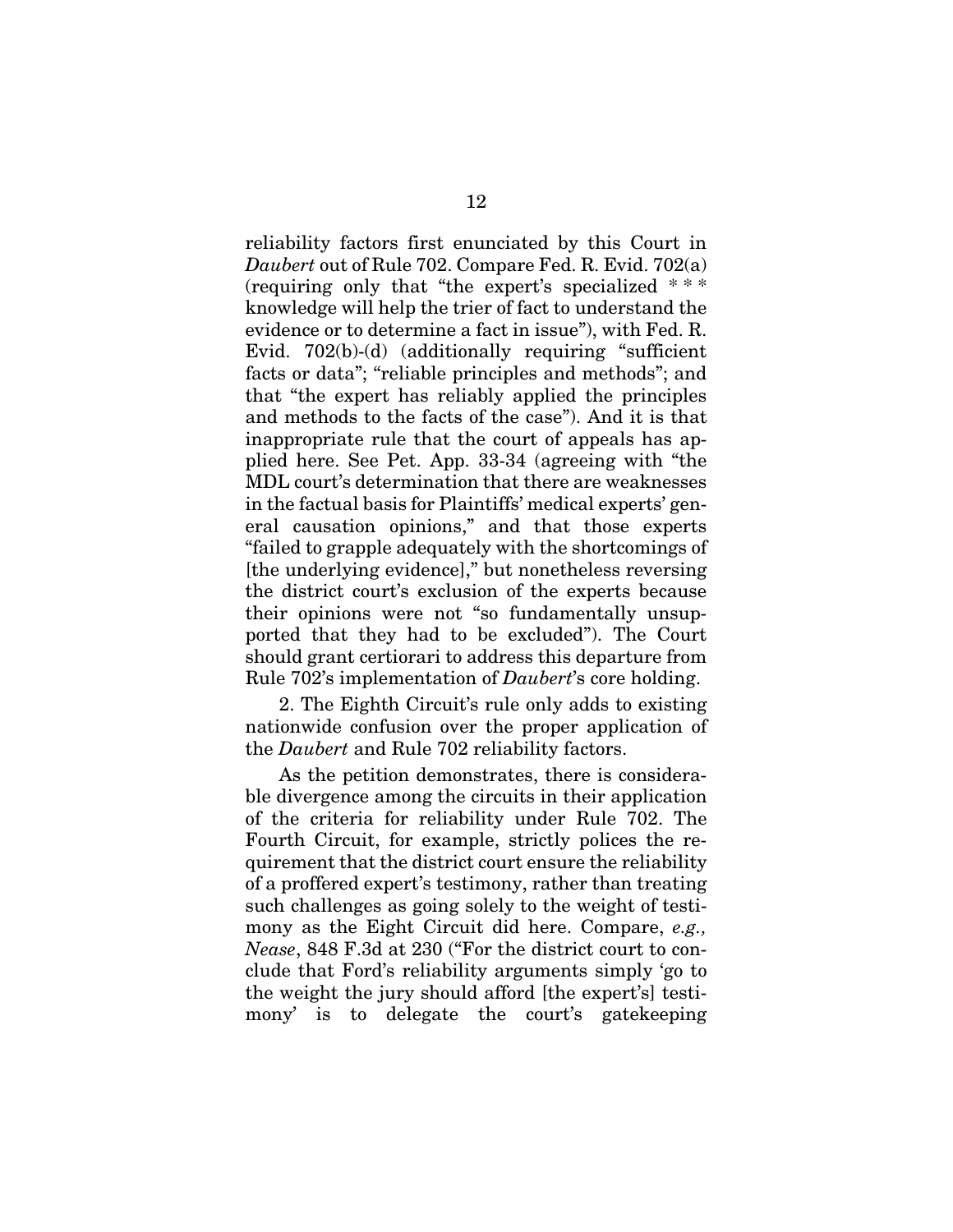<span id="page-18-7"></span>responsibility to the jury," thus "abus[ing] its discretion.") and *Sardis*, 10 F.4th at 282-283 (similar), with Pet. App. 33 ("Certainly, there are weaknesses in the dirty-machine theory," but "redress for such weaknesses lies in cross-examination and contrary evidence rather than exclusion."). The First Circuit, on the other hand, appears to side with the court of appeals below. See, *e.g.*, *Milward* v. *Acuity Specialty Prods. Grp., Inc.*, 639 F.3d 11, 22-23 (1st Cir. 2011) (reversing a district court for "challeng[ing] the factual underpinnings" of a an expert's opinion, which the court characterized as "flaws [that]  $***$  go to the weight of [the] opinion, not its admissibility").

<span id="page-18-6"></span><span id="page-18-5"></span>Relatedly, a group of circuits hold that "any [analytical] step that renders the analysis unreliable under the *Daubert* factors renders the expert's testimony inadmissible" (*In re Paoli R.R. Yard PCB Litig.*, 35 F.3d 717, 745 (3d Cir. 1994)), [3](#page-18-8) analysis that is incompatible with the Eighth Circuit's holding here and expressly rejected by the Ninth Circuit (see *City of Pomona* v. *SQM N. Am. Corp.*, 750 F.3d 1046, 1047-1048

<span id="page-18-8"></span><span id="page-18-4"></span><span id="page-18-3"></span><span id="page-18-2"></span><span id="page-18-1"></span><span id="page-18-0"></span><sup>3</sup> See also, *e.g.*, *Knight* v. *Kirby Inland Marine Inc.*, 482 F.3d 347, 355 (5th Cir. 2007) ("[T]he expert's testimony must be reliable at each and every step or else it is inadmissible. The reliability analysis applies to all aspects of an expert's testimony: the methodology, the facts underlying the expert's opinion, the link between the facts and the conclusion, et alia.") (quotation marks omitted); *Amorgianos* v. *National R.R. Passenger Corp.*, 303 F.3d 256, 267 (2d Cir. 2002) ("To warrant admissibility [under *Daubert*], it is critical that an expert's analysis be reliable at every step."); *Dodge* v. *Cotter Corp.*, 328 F.3d 1212, 1222 (10th Cir. 2003) ("Under *Daubert*, any step that renders the analysis unreliable renders the expert's testimony inadmissible. This is true whether the step completely changes a reliable methodology or merely misapplies that methodology.") (quotation marks omitted); *Buland* v. *NCL (Bahamas) Ltd.*, 992 F.3d 1143, 1151 (11th Cir. 2021) (similar).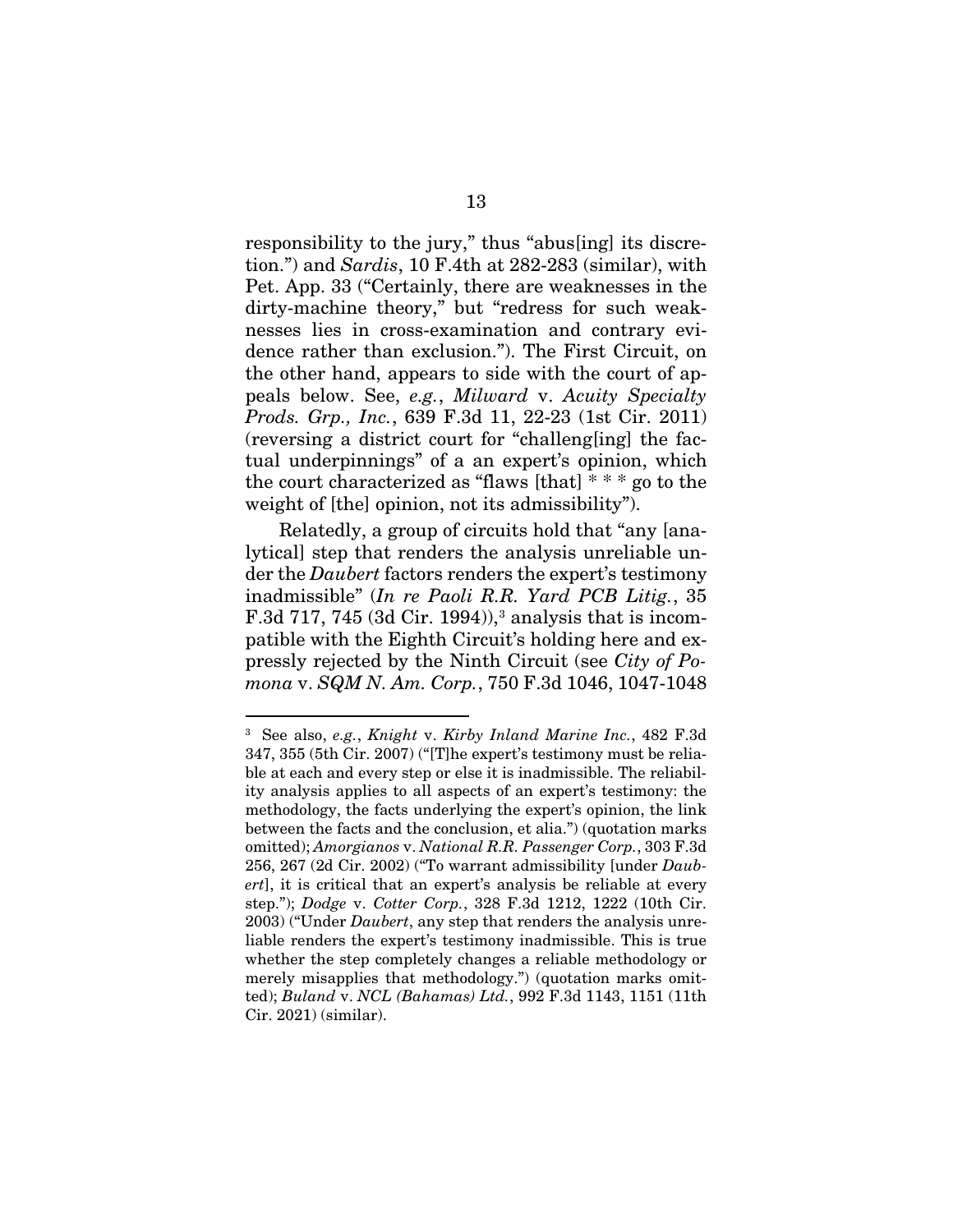(9th Cir. 2014) (rejecting the "any step" approach in favor of analysis under which "a minor flaw in an expert's reasoning or a slight modification of an otherwise reliable method does not render expert testimony inadmissible.")).

<span id="page-19-2"></span><span id="page-19-1"></span>Indeed, the Ninth Circuit has been described generally as employing an approach to Rule 702 "that set[s] it apart from most other<sup>[]"</sup> circuits, based on its "interpret[ation] of *Daubert* as liberalizing the admission of expert testimony." Hon. Thomas D. Schroeder, *Toward a More Apparent Approach to Considering the Admission of Expert Testimony*, 95 Notre Dame L. Rev. 2039, 2050-2052 (2020) (collecting cases); *see also In re Roundup Prods. Liab. Litig.*, 358 F. Supp. 3d 956, 960 (N.D. Cal. 2019) ("[D]istrict judges \* \* \* must account for the fact that a wider range of expert opinions (arguably much wider) will be admissible in this circuit."); cf., *e.g.*, *Elosu* v. *Middlefork Ranch Inc.*, \_\_ F.4th \_\_\_, 2022 WL 534345, at \*5 (9th Cir. Feb. 23, 2022) ("[T]he judge is supposed to screen the jury from unreliable nonsense opinions, but not exclude opinions merely because they are impeachable.") (quotation marks omitted).

<span id="page-19-0"></span>The Court should grant review to resolve this substantial lack of uniformity pervading the lower courts' evaluation of expert evidence. Review is imperative to avoid incentivizing forum shopping and to ensure that the happenstance of an MDL result does not itself impose undue settlement pressure on litigants. See pages 6-9, *supra*. Those harmful effects on our system could all be avoided by this Court simply reinforcing *Daubert*'s key admonition: "[A]ny and all scientific testimony or evidence admitted [must be] not only relevant, but reliable," too. *Daubert*, 509 U.S. at 589.

3. Finally, the importance of the individual ruling in this MDL case further supports review. Cf. pages 8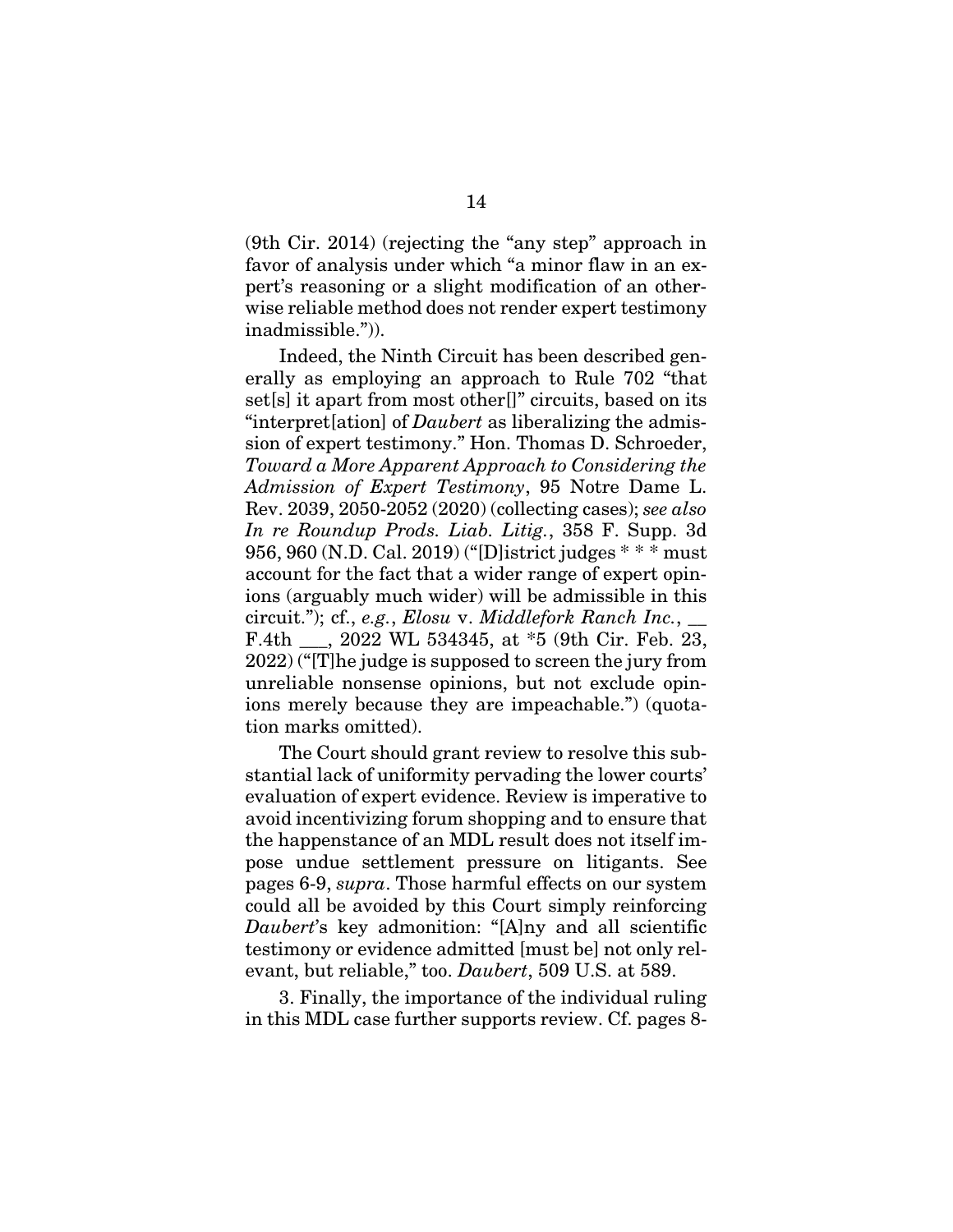9, *supra* (noting how the MDL procedure aggravates inter-circuit disparities in the application of *Daubert* and Rule 702).

Here, the Eighth Circuit's application of an inappropriately lax standard meant the difference between the grant of summary judgment, on the one hand, and over 5,200 individual product-liability cases moving forward against a gold-standard FDAapproved medical device used in 50,000 surgeries *daily*, entirely on the basis of made-for-litigation expert reports that even the court of appeals admitted are problematic. See Pet. 7, 34; Pet. App. 33. The costs associated with such litigation will not be isolated to the defendant company; instead, they will ultimately be passed along to the broader economy. The confused state of *Daubert* case law throughout the circuits along with the Eighth Circuit's departure from the fundamental teaching of *Daubert* itself—is reason enough for this Court's review. But the intense importance of reaching the correct result in the sprawling multi-district litigation at issue here further warrants this Court's scrutiny.